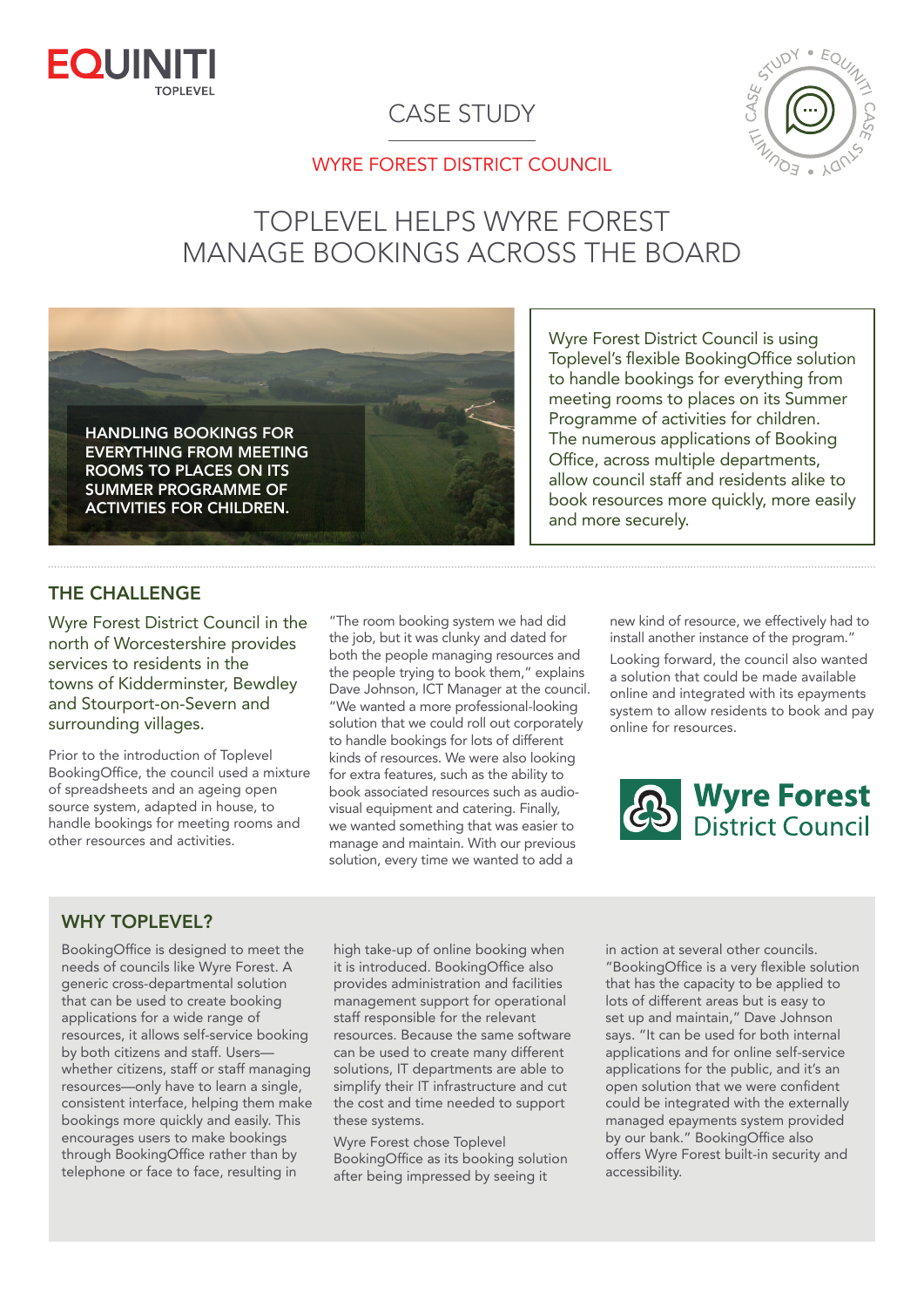# ONE SOLUTION, MANY APPLICATIONS

The council's confidence that BookingOffice would be flexible enough to meet all its needs has been borne out by the wide range of business requirements it has addressed, starting with a system to handle bookings for cricket and football pitches and bowling greens.

"It doesn't just track what's been booked by whom and when," Dave Johnson points out. "It provides a complete administration system, allowing the council to create and manage accounts for each of the clubs who book pitches and to apply payments received from them, as well as managing the booking themselves."

Similarly, BookingOffice is the key system for the facilities team who manage meeting rooms at the council's various locations. Each morning, the team can quickly generate reports from BookingOffice which provide them with their workplan for the day. They can also generate a printed summary of each booking which can be placed in the room when it is set up, confirming to the staff who made the booking

that they're in the correct room and which extra resources they ordered.

The meeting room system exploits several other features of BookingOffice. For example, as well as allowing the council to manage multiple rooms, each with its own set of additional associated resources, the council has been able to set up user groups with different permissions. While any member of staff can book a room, users with the lowest access level must have their booking approved by a more senior member of staff, while a limited number of users have the authority to cancel or override bookings made by others. BookingOffice also makes it easier and quicker for staff to find a suitable room by allowing them to search against various criteria, such as maximum number of people or availability of particular audio-visual equipment. Other areas where the council has used BookingOffice include managing bookings for MoT tests carried out by the council's garage, for campsite pitches for a forthcoming festival, and for the council-run Santa's Grotto.

#### EASY IMPLEMENTATION

Dave Johnson says getting each of these different systems in place has been straightforward. While Toplevel led the development and implementation of the initial implementation to handle sports pitch bookings, the council has been able to implement subsequent booking applications with minimal assistance from Toplevel, following training from Toplevel for both IT staff and some key users.

"Another of our systems based on BookingOffice, which handles bookings for Stourport Civic Hall, was created entirely by a super-user with no formal IT skills who attended the initial training provided by Toplevel," Dave Johnson points out. "This system demonstrates just how straightforward BookingOffice is to set up and maintain without the need for programming skills. It's extremely easy to model a new resource collection and to tailor the way BookingOffice works to allow for any additional requirements to be included on the form, such as a bar, a request for extended licensing hours or a room layout."

## RAPID DEPLOYMENT

Dave Johnson adds that it would typically take just one or two days to get a booking system for a small collection of resources up and running. "Implementing a system for a more complex set of resources, such as the meeting rooms, might take two to four weeks spread across several months, but much of that time involves working with the team that provides that resource to understand what their needs are," he points out. "Once we understand what the needs are, it's very quick and easy to set up BookingOffice to handle them."

The council did call Toplevel back in to help with integrating BookingOffice with the council's finance and e-payments systems when it rolled out an online system that allows

parents to book and pay for events and activities provided as part of the council's annual Summer Programme for children. "Previously these bookings were handled through a semi-manual process based around a spreadsheet that was a nightmare to set up," Dave Johnson explains. "Bookings were taken through a single telephone number that was extremely busy and often went to voicemail. That meant staff handling bookings were faced with a long queue of voicemail to process, while it was frustrating for parents trying to make bookings. Now, almost all bookings are made online, with only two or three a day taken over the phone, and parents get instant confirmation their booking has been accepted and payment taken.